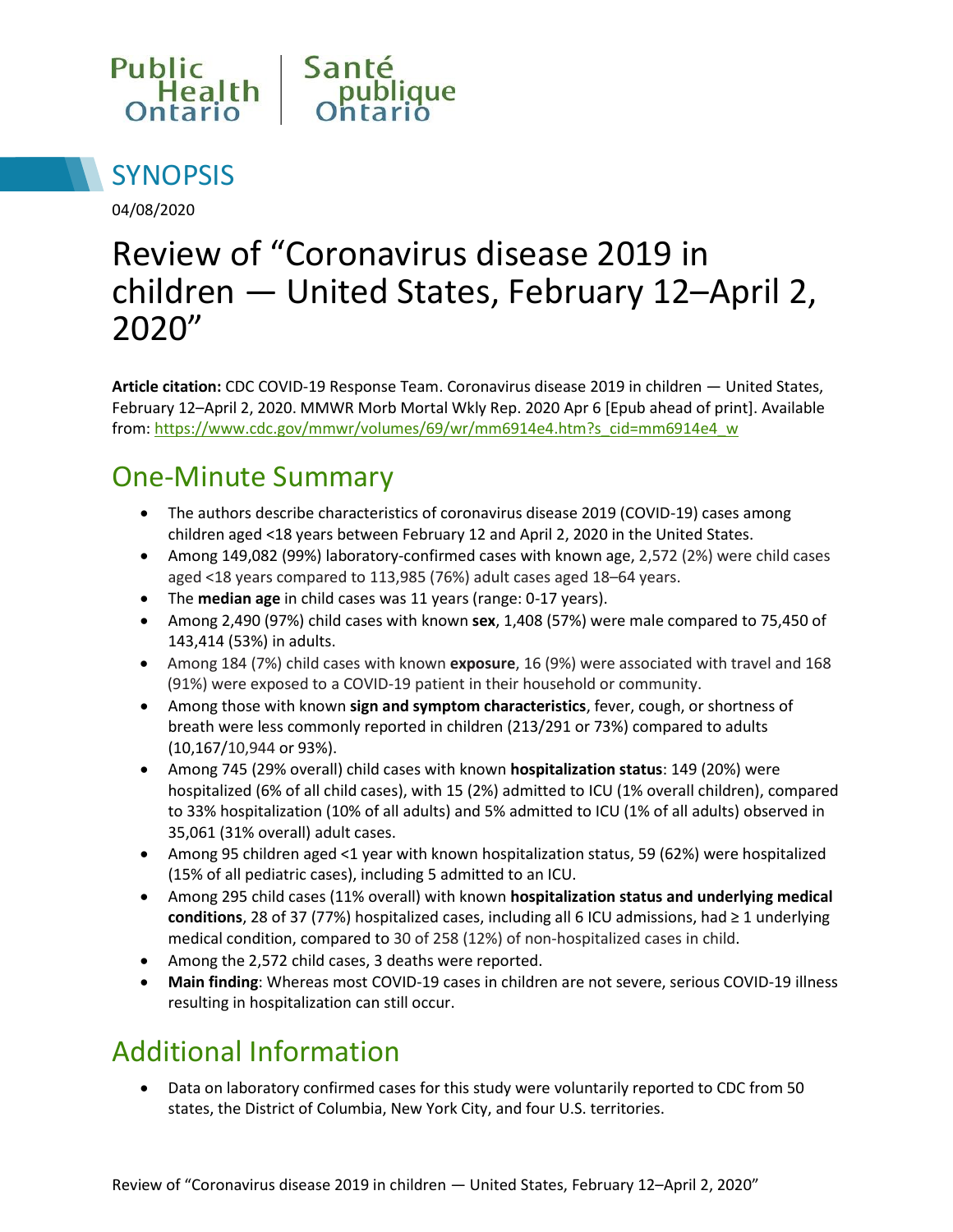- Submitted study data were preliminary and may be updated as more data become available.
- Among those with known information on each symptom, 56% of child cases reported fever, 54% reported cough, and 13% reported shortness of breath, compared with 71%, 80%, and 43%, respectively, reporting these symptoms among adult cases.
- Among 345 pediatric cases with information on underlying conditions, 80 (23%) had at least one underlying condition, including chronic lung disease, cardiovascular disease, and immunosuppression.
- Daily pediatric COVID cases have been reported by the CDC since March 5, 2020.

#### PHO Reviewer's Comments

- Statistical comparisons between children and adults were not performed because of the high percentage of missing data on disease symptoms, severity, or underlying conditions.
- Due to the recency of collected cases before publication, these analyses may underestimate severity of disease or symptoms that manifest later in the course of illness.
- COVID-19 testing practices differ across jurisdictions and might also differ across age groups. The practice of prioritizing more severely ill patients may overestimate the percentage of patients with COVID-19 related hospitalizations (including ICU).
- As this study compares cases aged <18 years to those 18 years and older, cases in young adults might be more similar to those among children than suggested by the current analysis.

#### **Citation**

Ontario Agency for Health Protection and Promotion (Public Health Ontario). Synopsis: "Coronavirus disease 2019 in children — United States, February 12–April 2, 2020". Toronto, ON: Queen's Printer for Ontario; 2020.

#### Disclaimer

This document was developed by Public Health Ontario (PHO). PHO provides scientific and technical advice to Ontario's government, public health organizations and health care providers. PHO's work is guided by the current best available evidence at the time of publication.

The application and use of this document is the responsibility of the user. PHO assumes no liability resulting from any such application or use.

This document may be reproduced without permission for non-commercial purposes only and provided that appropriate credit is given to PHO. No changes and/or modifications may be made to this document without express written permission from PHO.

### Public Health Ontario

Public Health Ontario is a Crown corporation dedicated to protecting and promoting the health of all Ontarians and reducing inequities in health. Public Health Ontario links public health practitioners, frontline health workers and researchers to the best scientific intelligence and knowledge from around the world.